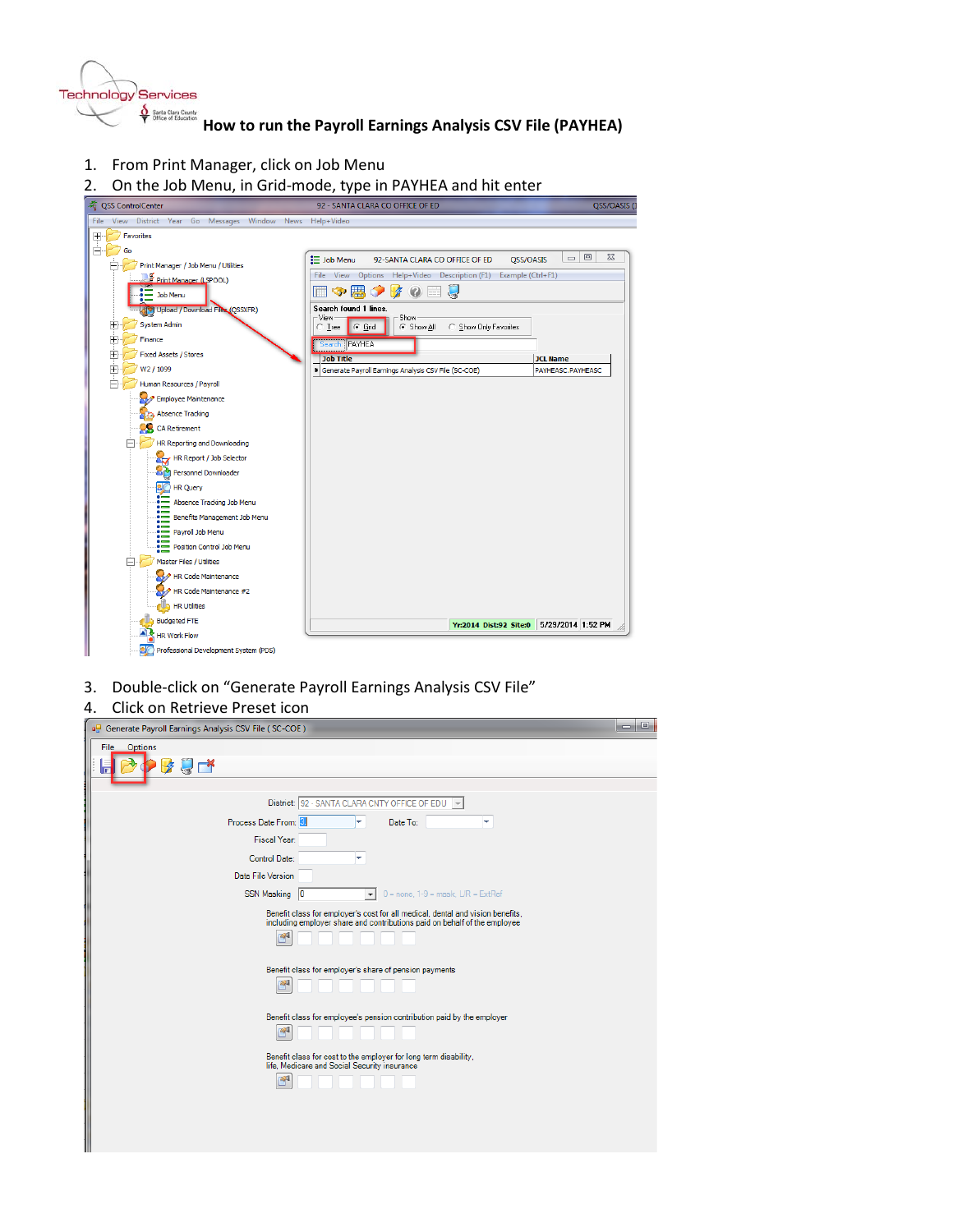## 5. Double-click on first preset "00BANG-GLOBAL"

|                                                                  |         |   |     | Generate Payroll Earnings Analysis CSV File (SC-COE) |    |  |                               |                     |                |              |
|------------------------------------------------------------------|---------|---|-----|------------------------------------------------------|----|--|-------------------------------|---------------------|----------------|--------------|
| File                                                             | Options |   |     |                                                      |    |  |                               |                     |                |              |
| 目2008年                                                           |         |   |     |                                                      |    |  |                               |                     |                |              |
| $\Sigma$<br>Preset Maintenance - Retrieve<br><b>Retrieve Pre</b> |         |   |     |                                                      |    |  |                               |                     |                |              |
| File Options                                                     |         |   |     |                                                      |    |  |                               |                     |                |              |
| $ \mathbf{F} \times 0\rangle$<br>6                               |         |   |     |                                                      |    |  |                               |                     |                |              |
| Only list this Category                                          |         |   |     |                                                      |    |  |                               |                     |                |              |
|                                                                  |         |   |     | "All Categories                                      |    |  | Search<br>$\vert \cdot \vert$ |                     |                |              |
|                                                                  |         |   | Ln. | Mame.                                                |    |  | DI Cat Description            | <b>Heer ID Date</b> |                | <b>Level</b> |
|                                                                  |         | Þ | 001 | 00BANG-GLOBAL                                        | 00 |  | Salary for publication-Global | 8251                | 05/29/2014 S   |              |
|                                                                  |         |   |     | 002 07BANG                                           | 07 |  | Salary for publication        | 7299                | 02/25/2013 D   |              |
|                                                                  |         |   | 003 | 09BANG                                               | 09 |  | Salary for publication        | 7299                | 02/15/2013 D   |              |
|                                                                  |         |   | 004 | 36BANG                                               | 36 |  | SALARY FOR PUBLIC INFO        | 7299                | 10/29/2013 D   |              |
|                                                                  |         |   | 005 | 51BANG                                               | 51 |  | Salary for publication        | 7299                | 02/25/2013 D   |              |
|                                                                  |         |   | 006 | 57BANG                                               | 57 |  | Salary for public information | 7299                | $01/17/2012$ D |              |
|                                                                  |         |   | 007 | 62BANG                                               | 62 |  | Salary for public information | 7299                | 01/17/2012 D   |              |
|                                                                  |         |   | 008 | 75BANG                                               | 75 |  | 2011 Salary for publication   | 7299                | 01/09/2012 D   |              |
|                                                                  |         |   | 009 | 81BANG                                               | 81 |  | Salary for publication        | 7299                | 04/12/2013 D   |              |
|                                                                  |         |   | 010 | 90BANG                                               | 90 |  | 2011 Salary Information       | 8141                | 01/17/2012 D   |              |
|                                                                  |         |   |     |                                                      |    |  |                               |                     |                |              |
|                                                                  |         |   |     |                                                      |    |  |                               |                     |                |              |
|                                                                  |         |   |     |                                                      |    |  |                               |                     |                |              |
|                                                                  |         |   |     |                                                      |    |  |                               |                     |                |              |
|                                                                  |         |   |     |                                                      |    |  |                               |                     |                |              |
|                                                                  |         |   |     |                                                      |    |  |                               |                     |                |              |
|                                                                  |         |   |     |                                                      |    |  |                               |                     |                |              |
|                                                                  |         |   |     |                                                      |    |  |                               |                     |                |              |
|                                                                  |         |   |     |                                                      |    |  |                               |                     |                |              |
|                                                                  |         |   |     |                                                      |    |  |                               |                     |                |              |
|                                                                  |         |   |     |                                                      |    |  |                               |                     |                |              |

- 6. Change the Process Dates, Fiscal Year, Control Date, Data File Version and SSN Masking settings as required. If running multiple times, please use different Date File Version numbers. (1 for the first run, 2 for the second etc.)
- 7. Click on Submit job icon (lightning bolt) to generate the report.

| Generate Payroll Earnings Analysis CSV File (SC-COE) |                          |                                                                                                                                                                                                                                                                                                                                                                      |  |
|------------------------------------------------------|--------------------------|----------------------------------------------------------------------------------------------------------------------------------------------------------------------------------------------------------------------------------------------------------------------------------------------------------------------------------------------------------------------|--|
| Options<br>File                                      |                          |                                                                                                                                                                                                                                                                                                                                                                      |  |
|                                                      | District:                | 92 - SANTA CLARA CNTY OFFICE OF EDU<br>$\overline{\mathbf{v}}$                                                                                                                                                                                                                                                                                                       |  |
|                                                      | Process Date From:       | 12/31/2014<br>01/01/2014<br>۳<br>Date To:                                                                                                                                                                                                                                                                                                                            |  |
|                                                      | <b>Fiscal Year:</b>      | 2014                                                                                                                                                                                                                                                                                                                                                                 |  |
|                                                      | <b>Control Date:</b>     | 06/30/2014<br>۳                                                                                                                                                                                                                                                                                                                                                      |  |
|                                                      | Data File Version: 4     |                                                                                                                                                                                                                                                                                                                                                                      |  |
|                                                      | <b>SSN Masking</b>       | 0 <br>$0 =$ none, $1-9 =$ mask, $L/R =$ ExtRef<br>$\blacktriangledown$                                                                                                                                                                                                                                                                                               |  |
|                                                      | 門<br>$\mathbb{R}^4$<br>ď | Benefit class for employer's cost for all medical, dental and vision benefits,<br>including employer share and contributions paid on behalf of the employee<br>04<br>Benefit class for employer's share of pension payments<br>01<br>02 <sub>2</sub><br>Benefit class for employee's pension contribution paid by the employer<br>07<br>08<br>10 <sup>10</sup><br>12 |  |
|                                                      | ď                        | Benefit class for cost to the employer for long term disability,<br>life, Medicare and Social Security insurance<br>03<br>05<br>09<br>11                                                                                                                                                                                                                             |  |
|                                                      |                          |                                                                                                                                                                                                                                                                                                                                                                      |  |